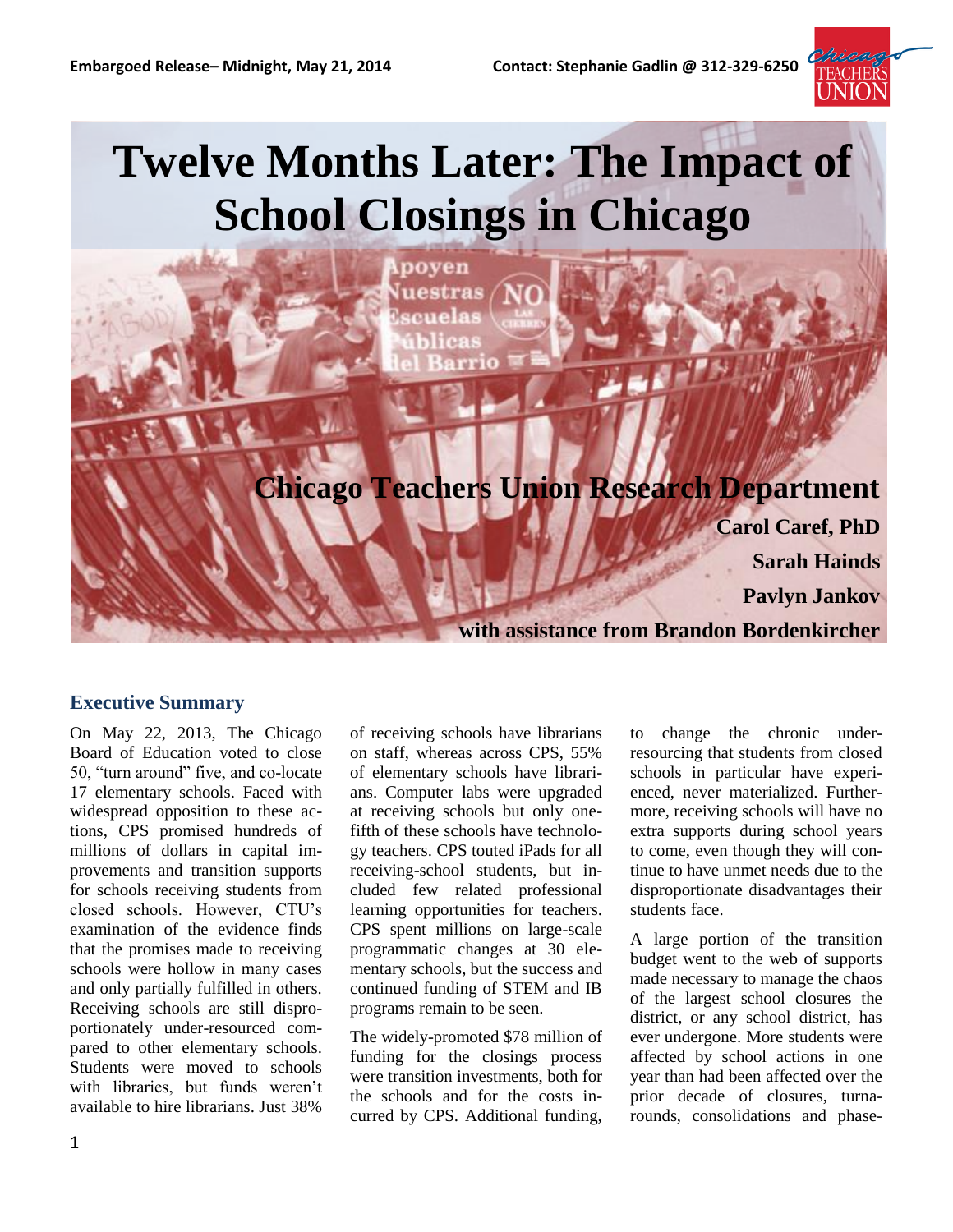outs. CPS spent a large portion of the roughly \$80 million in school closing operational expenditure on the "Safe Passage" program, logistical/moving expenses (more than triple their original budget), central office services, closing-school audits, and expenses related to staff layoffs.

The direct funding that CPS gave to receiving schools to use at their discretion for student needs was just one-tenth of the transition support expenditure. On a per-pupil basis, these funds pale in comparison to what charter schools received lastyear as start-up funding. Expanding charters received \$2,770 per pupil in start-up funds, whereas direct transition supports for students affected by school closures was ten times less, just \$230 per pupil. Similarly, the capital investment in receiving schools is considerably smaller than what is projected to be spent on the newly announced expansion and opening of three selective enrollment schools. Per-pupil expenditure on selective enrollment expansion is nearly \$70,000 whereas investment in receiving schools amounted to less than \$4000 per affected student.

Despite the economies of scale that CPS touted would come from being in a larger school, class sizes in the receiving schools have not been reduced. Meanwhile schools have to make do with little space for afterschool activities, community rooms, or other important uses. Furthermore, CPS has not ensured that receiving schools are appropriately staffed. Position vacancies were more prevalent in receiving schools than other elementary schools, especially for special education-related positions. Paraprofessional vacancies were nearly twice as likely at receiving schools as other elementary schools. 56% of receiving schools had at least one special education teacher vacancy, compared to 47% at other schools. Position vacancies were not only more prevalent, but remained vacant for longer periods at receiving schools. The average duration of a special education teacher vacancy was 22 weeks at receiving schools, compared to 14 weeks at other elementary schools.

Additionally, receiving schools are not getting the clinician support they need to service their students' needs. Despite consolidating schools, CPS did not sufficiently increase the allotment of social workers to affected schools to keep up with the increase in special education students. The majority of receiving schools now have higher ratios of special education students to social workers than before their consolidation with closed schools. Similarly, nurse allotments were not sufficiently increased.

Additional funding for underresourced schools did not materialize, and the bevy of pronouncements rang hollow when it came to implementation and making sure that schools had the staffing and resources they needed to make the best of new investments. CPS dedicated over a quarter of a billion dollars in capital and operational investments in the name of addressing an under-utilization "crisis" in the city's south and west sides, yet they continue to spend money on expanding charters in the same neighborhoods, and expanding selective enrollment schools near downtown.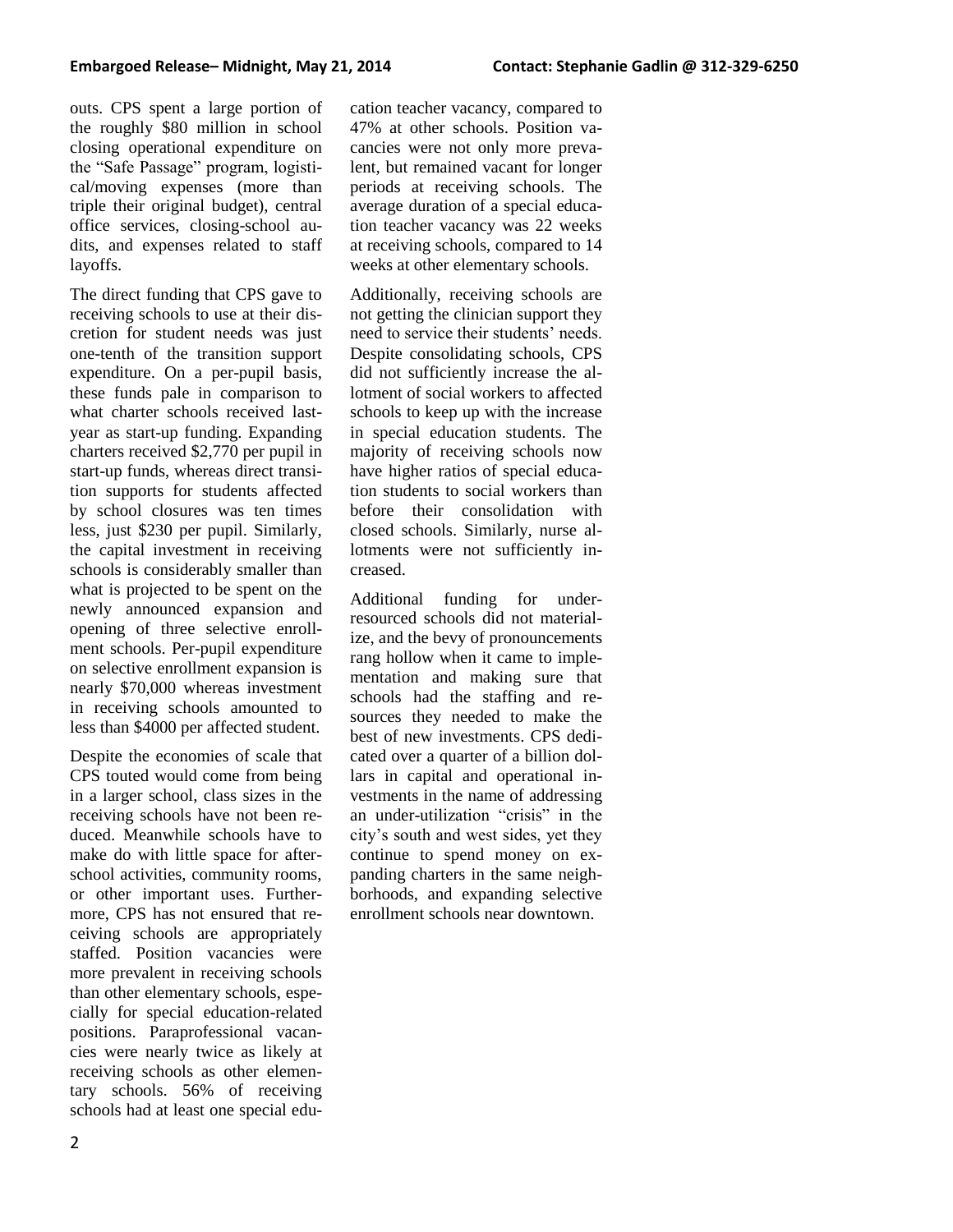# **Introduction**

On May 22, 2013, The Chicago Board of Education voted to close 50 schools, "turn around" five schools, and co-locate 17 schools. This happened even after massive protests, including 20,000 people who attended community hearings, hundreds who participated in a three day march that rallied from one potentially closing school to the next, and culminated in a rally attended by thousands of parents, teachers, and members of the community outraged by CPS plans. The closings were opposed by academic researchers, news reporters and journalists, parent groups, teachers, and other supporters from all over the world. Even hearing officers, hired by CPS to rubber stamp closings, decided that 13 of the schools proposed for closure should be allowed to stay open. Eleven were closed anyway.

The Chicago Teachers Union (CTU) attacked the plans for CPS closures, saying the Board's excuse of "under-utilization" was a lie, exposing the disparate impact of closures on African American students, countering CPS claims that the closures were necessary for financial reasons, and predicted that these school actions would worsen the educational experience for impacted students. The CTU also expressed skepticism that CPS promises for extra supports made to receiving schools (those that would take students from the closed schools) would overcome the negative consequences of school closings. We cited the findings of the Chicago Consortium on School Research (CCSR) which concluded that students from earlier school closings did not benefit academically from changing schools. CTU's publication, *The Black and White of Education in Chicago's Public Schools<sup>1</sup>*

also exposed the failure of the CPS policy of closing neighborhood schools and opening charter schools, stating:

"The main driver of excess capacity, however, is the District's aggressive charter proliferation campaign, the construction of new buildings, and the acquisition of others. It is dishonest for the District to talk about under-utilization when it has acquired or constructed space to educate almost 50,000 additional students in the last ten years and has plans to open another 60 charter schools over the next several years."

*Catalyst Chicago<sup>2</sup>* exposed these facts about closed schools and their neighborhoods:

- Within the attendance boundaries of closed schools, more money has been spent on incarceration (\$2.7 billion) than on schools (\$2.2 billion)
- 59% of closed schools have higher than average special education populations and 43% have had two or more principals in five years
- The median income of families who live in the attendance boundaries of closed schools is \$36,649, compared to \$53,313 in all other schools

This list echoes some of the major issues highlighted by CTU in *The Schools Chicago's Students Deserve. 3* Instead of closing neighborhood schools and opening charters, CPS needs to provide adequate social service supports in the schools. It needs to provide a stable situation, instead of changing principals and closing schools. CPS needs to recognize that poverty and racism play a significant role in education and take a page from Finland, the country that developed first class schools by striving for equity in education. Ironically, many of the "underuti-

lized" schools had programs housed in their building to address issues related to poverty, such as parent centers or after-school programs for students — however, these important usages of space were disregarded in CPS calculations.

A CTU analysis of the 55 schools closed or turned around exposed these facts:

- 90% had a majority Black student population and 71% had a majority Black teaching staff.
- 25% of all CPS schools with both majority Black students and staff were closed.
- Just 2% of schools with a minority Black student population were closed.
- Schools with a majority Black student population and majority Black teaching staff were 10 times more likely to be closed or turned around than schools with a minority Black student population and teaching staff.

One year later, CTU looks at what happened as a result of the massive school closings of 2013. Were CPS promises for the receiving schools kept? How much money was saved, relative to how much CPS said they would save? Did resources increase at affected schools as a result of the savings? Have services increased for special education students in consolidated schools?

For this report, CTU interviewed teachers from seven of the receiving schools, Chopin, Courtenay, Dett, Earle, Nicholson, Otis, and South Shore Fine Arts -- to gather information about the fulfilment of CPS promises. Additionally, researchers reviewed CPS material on the school closures, operating and capital budget documents, position files, vacancy reports, class size data, and other public data.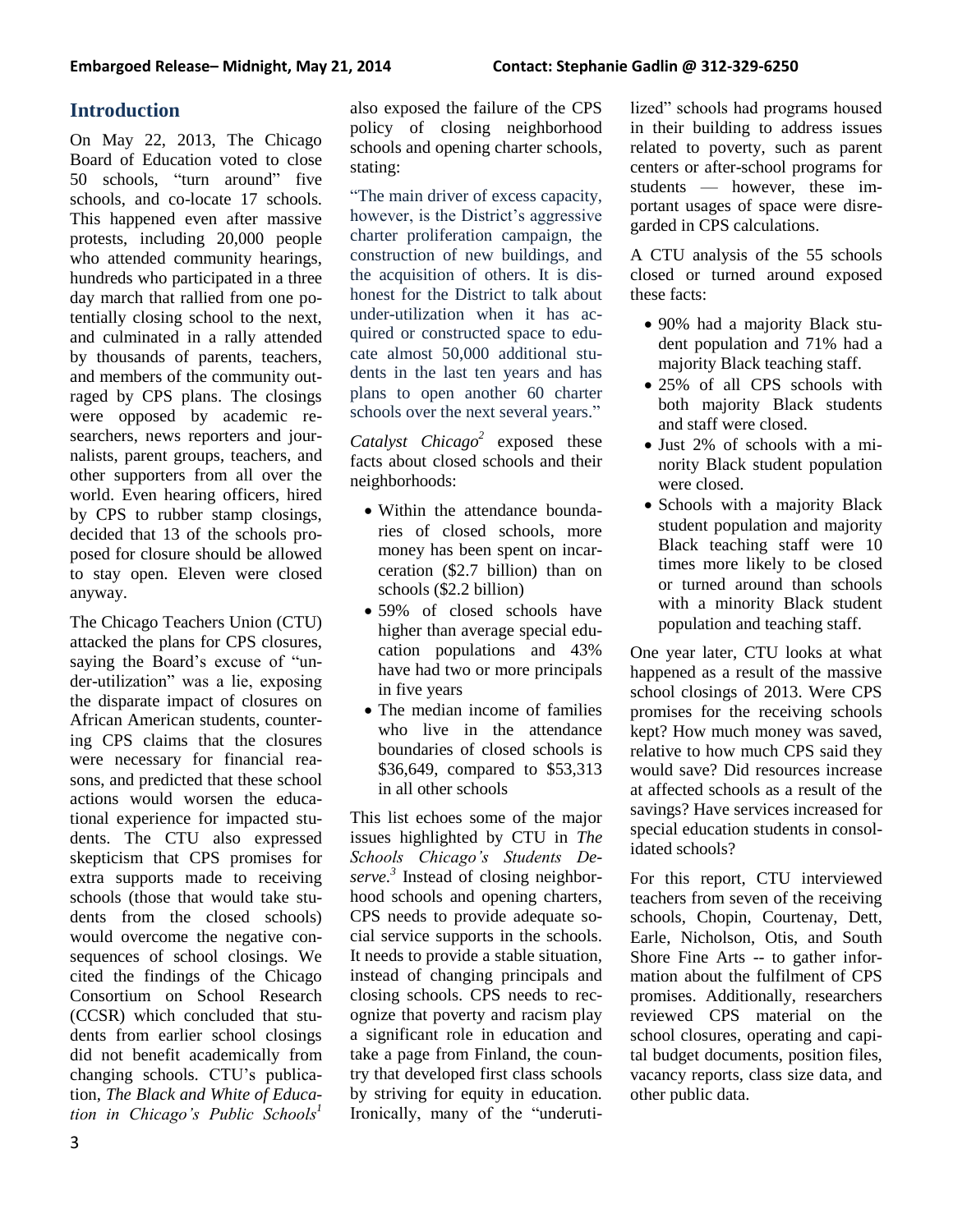# **Promises Made, Promises Broken**

The Mayor and CPS made promises of enrichments to the "Welcoming Schools" that were designated to receive students. CPS established a Welcoming School Support Fund, which was to support the unique needs of students from closed or receiving schools and they pledged Individual Support Strategy Plans for every school, based on community needs. CPS promised orientation and integration events (to introduce new students and parents), staff training on providing assistance to students with coping skills and stress management, and special support for English Learners (ELs), students with Individualized Education Plans (IEPs), and Students in Temporary Living Situations (homeless students). The Welcoming Schools were also promised: air conditioning, updated science labs, libraries, new books, upgraded technology supports, upgraded interiors, and iPads for all third through eighth graders. The promised enrichments were unevenly fulfilled; furthermore, they do not address the fundamental resource inadequacies that still plague many of our schools.

# **Enrichments**

CPS made capital investments in some schools for program enrichments – but the program component was often missing or insufficient. For example, schools may have a science lab, but no science curriculum: Courtenay is currently without a science teacher and the science lab at Dett is being used as a fourth grade classroom.

CPS claimed that students from closed schools would have access to libraries, that they selected as receiving schools those with library spaces, or, in four cases, created brand new rooms. However, most of the new libraries have no librarians; only 38% of receiving schools have librarians. Even at the receiving schools with brand new libraries -- Leland, McCutcheon, Harvard and Bass -- only Leland has a librarian on staff. Libraries without librarians are used for other purposes. For example, teachers reported them used for special education classes at Chopin and recess rooms at Earle.



Computer labs at receiving schools were upgraded; however, only one fifth of these schools has a technology teacher on staff this year. Similarly the iPad purchases for receiving schools did not come with professional development supports. iPad security was also a concern. At one school, staff reported that iPads were kept locked in a closet for several weeks because CPS did not provide guidance or policies regarding theft, damage or loss of property. At Drake, \$100,000 worth of iPads were stolen over the weekend preceding the first day of school.<sup>4</sup> None of the teachers interviewed have seen technology working smoothly in their buildings. Some report that the internet doesn't work at all in their school; one teacher pays out of pocket for a classroom internet Hot Spot.

# **Aftermath of the Utilization "Crisis"**

CPS touted school closings as the solution to a utilization crisis, which caused resources to be spread across too many buildings. Purportedly, by closing schools and reducing the number of buildings to service and administrative staff to support, more dollars could flow directly to the classroom.

The notion of "under-utilization" is controversial. Schools that had lost enrollment in recent years were using the space for a variety of programs that benefited the students. At Lafayette, the Boys and Girls Club was permanently housed in several classrooms and an award-winning music program used rooms for practice and rehearsal. Henson had a food pantry and the Erie Family Health Center offered a free, community clinic that was very popular. Now, with schools consolidated, storage space and room for administrators, social workers and counselors is tight. WBEZ reported on overcrowding at Chopin, a school consolidated with Lafayette. Chopin has already become too crowded to adequately service students and achieve the full promise of programs, such as the orchestra.<sup>5</sup>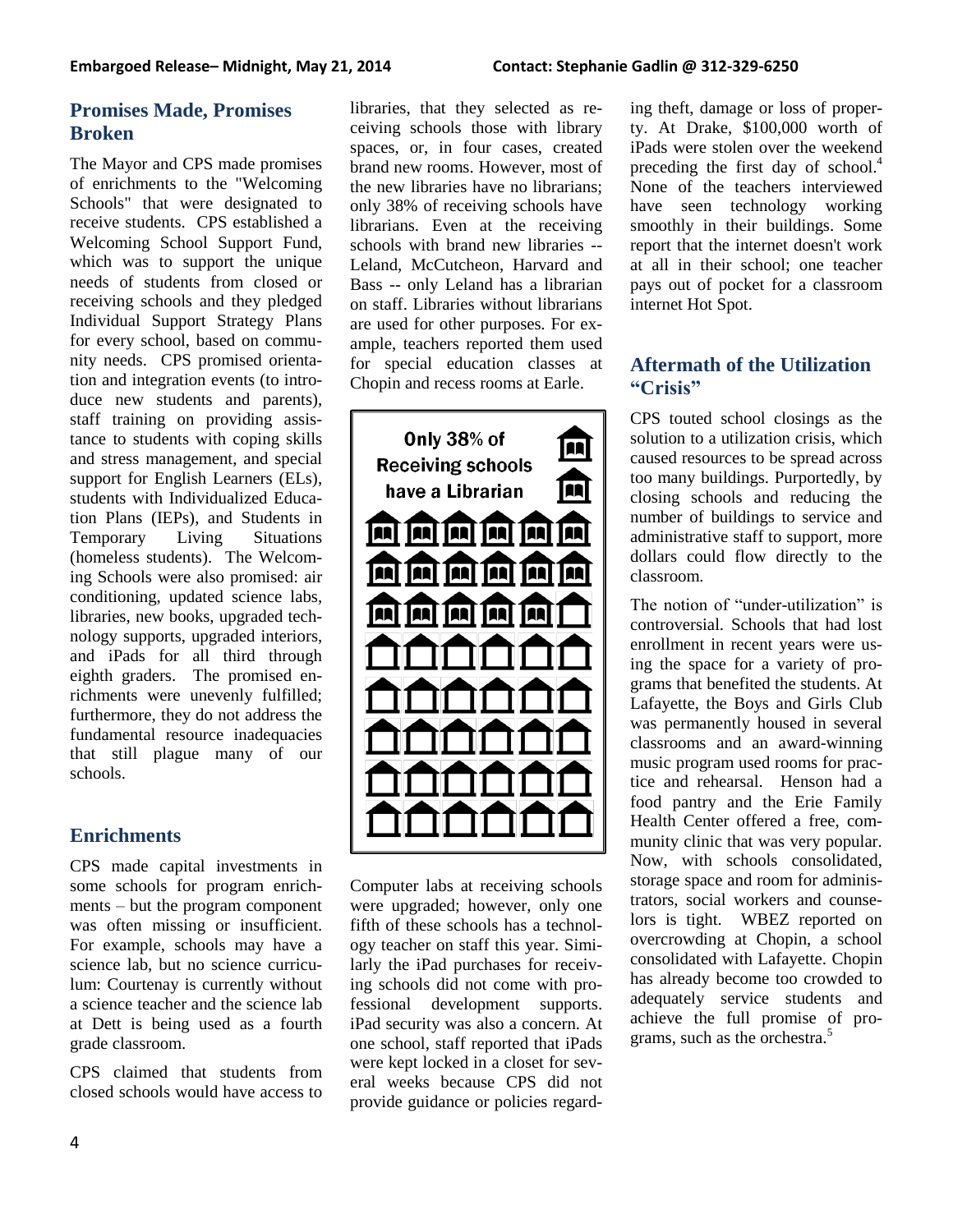#### **Embargoed Release– Midnight, May 21, 2014 Contact: Stephanie Gadlin @ 312-329-6250**

The opposite of "under-utilization" is overcrowding. In overcrowded schools, resources cannot be put to full use. An art program, for example, can't reach its potential when students are crammed into makeshift classrooms or hallways, instead of being in a designated art room with the necessary tables, storage, supplies, and equipment, or when teachers teach Art on a cart.

The school closures were meant to fix "under-utilization". This fall, CPS claimed that their next step is to resolve the overcrowding crisis. This claim rings hollow; in the past year, for every dollar used to directly alleviate overcrowding, \$1.50 has been spent on selective enrollment expansion. The CPS "solution" to overcrowding is to open more charter campuses. However, over half the charters approved this year are not located in communities with overcrowded schools, and three are in communities where school closings just occurred! CPS is doing exactly what they have done since 2004: shutting down neighborhood schools in Black neighborhoods while expanding the number and capacity of charter schools and selective enrollment programs. This expansion, documented in *The Black and White of Education*, played a significant role in making the gap so wide between the number of students and the capacity of school facilities on the South and West sides of the city.

CPS has now committed \$68,571 per student at the new Jones College Prep, the Walter Payton expansion, and the Barack Obama High School.<sup>1</sup> As reported in the Sun Times, since the admissions process

dropped the criteria of race in 2009, these spaces are increasingly and disproportionately going to White students.<sup>6</sup> Figure 1 illustrates the disparity between the money spent on selective enrollment schools compared to receiving schools.





This year CPS opened another 11 charter schools, handing them millions of dollars in start-up funds as well as central office support. As shown in Figure 2, the \$3.5 million in charter start-up funds, based on a per-pupil basis, are 12 times as great as the direct transition support given to receiving schools. $2$ 



Figure 2. Charter start-up vs Receiving schools transition funding

 $\overline{a}$ 

At the same time as CPS expanded charters, with millions spent on their start-up funds, opened new programs, and increased selective en-

 $\overline{a}$ 

<sup>&</sup>lt;sup>1</sup> The \$17 million expansion for Payton will create room for 400 students, the \$60 million Obama HS will house 1200 students, and the new Jones HS opened this year was built for \$115 million and accommodates 1200 students.

<sup>&</sup>lt;sup>2</sup> Start-up funds for charters are retrieved from the CPS Interactive Budget, reported under Program Name "New School Openings Other". Start-up funds are usually found allocated in the fiscal year prior to opening. Per-pupil basis is constructed using the Fall  $2014 20<sup>th</sup>$  day enrollments. Direct school transition funds are retrieved from the CPS Interactive Budget, reported under Fund Grant Name "School Transitions". Per-pupil basis for transition funds are constructed by dividing the total given to welcoming schools by the number of students that were anticipated to be affected, 40,411.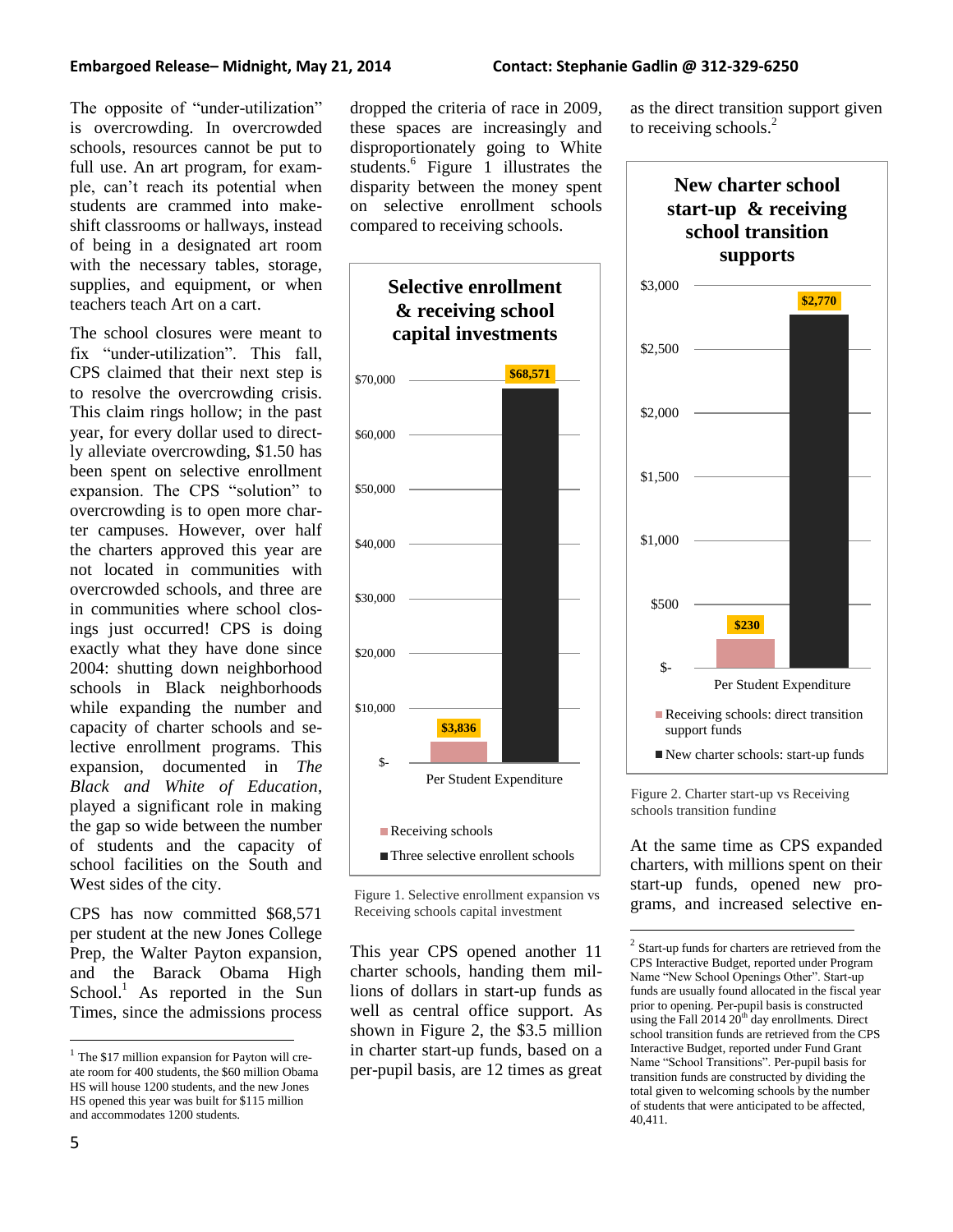rollment schools, neighborhood schools are seeing their budgets slashed and their capacity to provide even basic resources, not to mention enhanced electives and successful programs, steadily diminish.

# **More Resources?**

Among the many shifting CPS narratives about the closures, one of the reasons given was that underutilized schools did not have adequate resources for students. Underresourcing is due to inadequate budgets or improper priorities, not the result of students and staff enjoying an abundance of physical space. Schools with small enrollments (and those with larger enrollments as well) struggle to have enough funds to hire all desired staff. However, this is a feature of funding decisions, not primarily school size.

Purportedly, the 'savings' that accrue to the *overall* CPS budget by the *efficiencies* achieved by consolidating over 100 schools would be distributed to receiving schools, as well as to all other schools to increase funds going to the classroom.

This is patently false. To offset criticism of the largest ever school closings, CPS directed over \$80 million in additional operational dollars to help students transition through the chaos caused by the consolidations. However, as detailed in the section **Funds for Receiving Schools** (pg. 10), only 10% went directly to the schools.

**Simultaneously, for the 2014 fiscal year, CPS cut \$68 million directly out of money designated for classrooms across the district. So there is no money from the** *efficiencies*  **to address the underlying resource inadequacies in** *any school***, much less the needs of the 50 new-**

#### **ly consolidated schools, many of which are still under-resourced.**

BOE Vice President Jesse Ruiz claimed that the closings would increase resources to schools, "Even though we're facing a billion-dollar deficit, we want to take those savings and reinvest it [sic] in the schools that do need those critical supports, that do need wrap-around services."<sup>7</sup>

Instead of closing/turning around 55 schools, CPS could have spent the money used on transitions directly for the classrooms of underresourced schools. The capital expenditures could have been prioritized for schools with the greatest need. A planning process could have been implemented to consolidate the smallest schools where the least disruption would occur, and where the conditions of buildings most justified moving students and concentrating resources. Furthermore, a conversation about solving overcrowding and addressing segregation simultaneously with the underenrolled schools would have expanded possibilities for using currently existing buildings to bring equity to education in CPS. Instead, 55 schools were dismantled and students are no better off as a result.

# **Staff Vacancies in Receiving Schools**

Another problem at receiving schools is the timely staffing of budgeted positions. When teaching and support staff positions remain unfilled, students lose instructional time and expertise, not to mention content knowledge. This is especially damaging during a time when they will be tested on mastery of standards for which they are receiving no instruction. Students with special needs lose required

instructional and support minutes in their IEPs, and other teachers become over-burdened as they take over multiple duties and assist with other classrooms , often not even in their area of certification or expertise.

Position vacancies are an issue across all CPS schools, but the data indicate that the receiving schools this year were especially prone to have position vacancies at higher rates, and to have them for longer than other elementary schools.

With the large increases in enrollments at receiving schools, CPS should have concentrated their efforts in making sure all positions at these schools were filled quickly. No positions, especially those addressing special education needs, should go unfilled for weeks. It is inexcusable that CPS would undertake large-scale school actions without making necessary preparations to staff all positions. The disparity between receiving schools and other schools shows CPS' complete failure in this regard.

### **Special Education Classroom Assistants**

Over a third of receiving schools had at least one vacancy in the Special Education Classroom Assistant (SECA) position as of December 2013.<sup>3</sup> Across other elementary schools, SECA vacancies existed at one out of five schools.

#### **Paraprofessionals**

 $\overline{a}$ 

An even more disparate trend is apparent in paraprofessional (PSRP) positions, shown in Figure 4.<sup>4</sup> A

<sup>&</sup>lt;sup>3</sup> Data based on CPS December Position File.

<sup>&</sup>lt;sup>4</sup> Paraprofessional refers to all Educational Support Personnel in the CTU.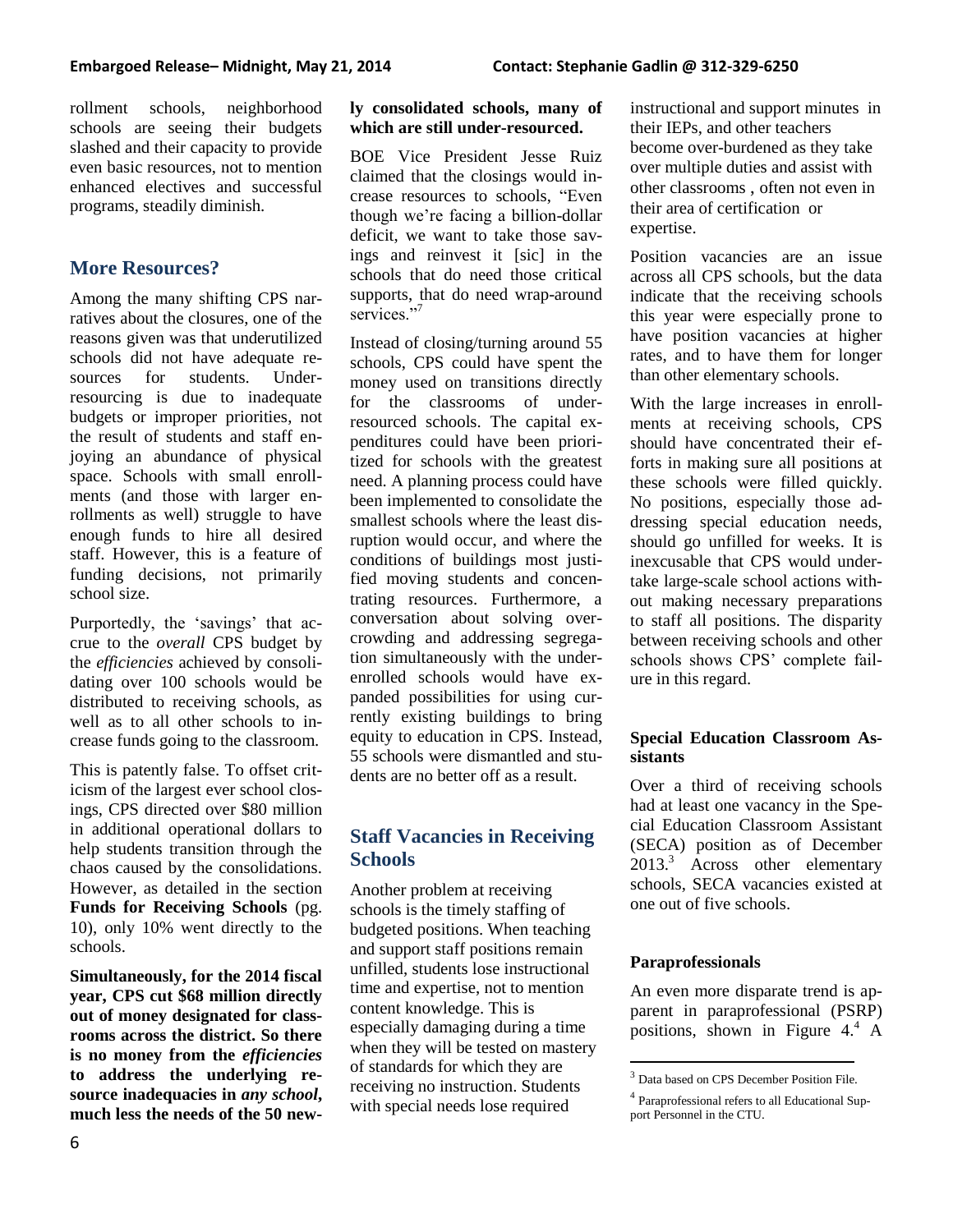#### **Embargoed Release– Midnight, May 21, 2014 Contact: Stephanie Gadlin @ 312-329-6250**

higher proportion of receiving schools, as opposed to all other schools, had at least one vacancy across PSRP positions over the first three-quarters of the school year: 58% of receiving schools compared to 28% of others.







Figure 4. Comparison of Paraprofessional vacancies

#### **Teachers**

Receiving schools were also more likely to have a teaching position vacant with 46 out of 50, 92%, having at least one teaching vacancy at some point through the first three quarters of the school year.<sup>5</sup> Other elementary schools had a lower rate, with 80% having at least one teacher vacancy over that period.

The total number of teaching vacancies per school across receiving schools amounted to 5.5, whereas the rate across other elementary schools was 3 per school. The average duration of these vacancies was 15 weeks. 6



<sup>5</sup> Vacancy data on all teacher and paraprofessional positions based on monthly data received from CPS. Vacancies are counted only between the dates of September  $6<sup>th</sup>$  through April  $1<sup>st</sup>$ .

 $\overline{a}$ 

<sup>6</sup> Durations of vacancies were estimated by using the earliest confirmed date of a positions vacancy, and counting the duration until the latest confirmed date of a position remaining vacant. The vacancy lists used are monthly snapshots. Vacancies that disappear between two report dates were considered to have been filled at the earlier date, so the duration of the vacancies reported here are underestimates.

#### **Special Education Teachers**

The prevalence of vacancies is even worse with special education teacher positions. 56% of receiving schools had at least one special education teacher vacancy over the first three quarters. The proportion of other elementary schools with vacancies was 47%.

The duration of the special education vacancies were longer than for all teacher types, and were also substantially longer at receiving schools than others. At receiving schools, special education teacher vacancies remained vacant for an average of 22 weeks. At other elementary schools the duration averaged 14 weeks.



Figure 6. Comparison of special education teacher vacancies

# **Class Sizes**

One of the ways that underresourcing directly manifests itself is in the composition of the classroom: the number of students, and whether students from different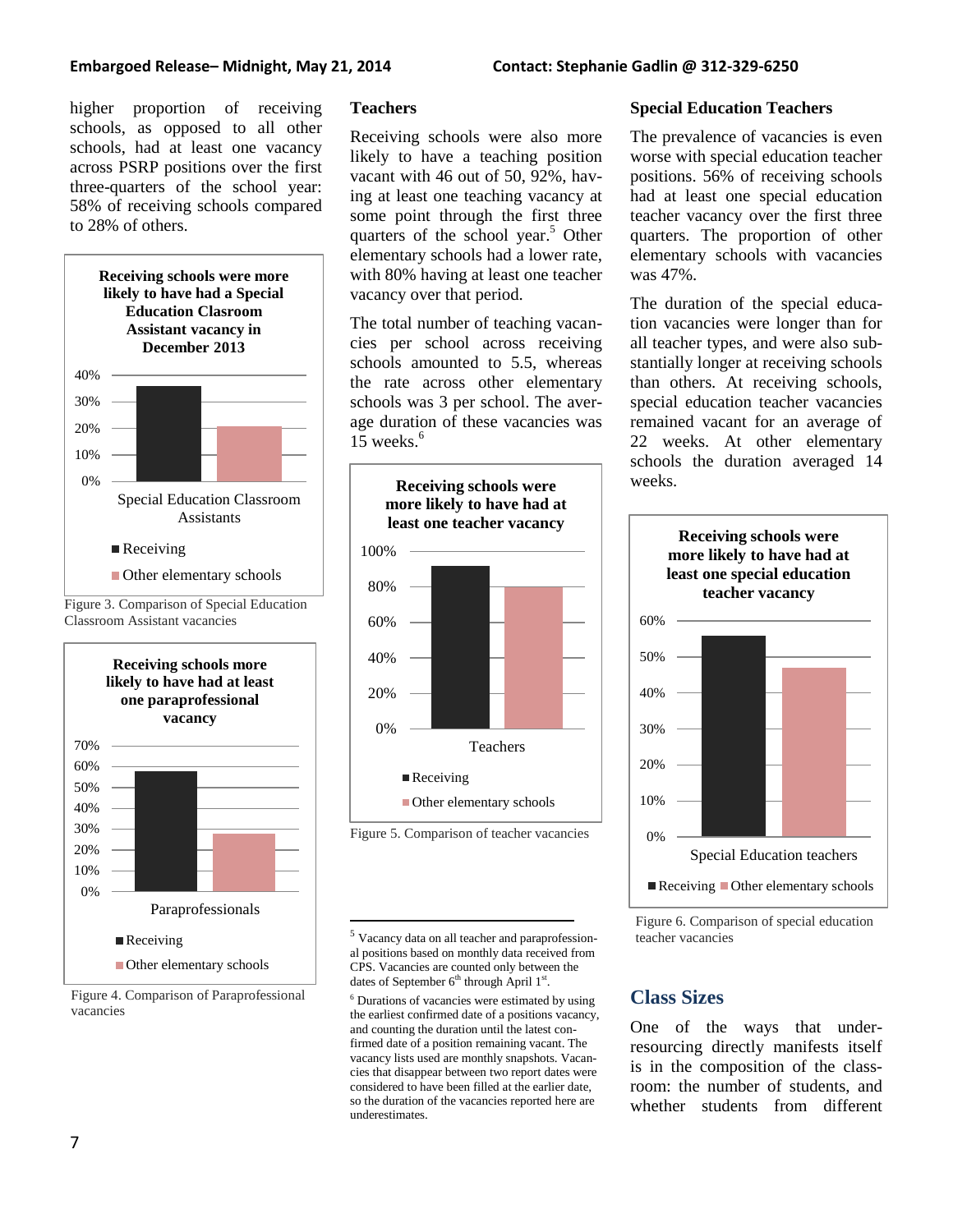grades are combined into one room when resources are inadequate. Parent organizations, communities, and CTU have been pushing against excessive class sizes for years. CPS made the claim that consolidation would bring additional resources to students and free up resources to reduce the prevalence of large class sizes.

Despite this claim, average class sizes in affected schools haven't changed. The average class size across the closed and receiving schools last year is no different than for the receiving schools this year, hovering around  $24$ .<sup>7</sup> There are many schools where class sizes increased, some substantially. Twenty of the affected schools have an increase in average class size of two or more students. Six of these had increases of four or more.

# **Special Education Needs: Social Workers**

Access to social work support was one of the promises of CPS CEO Bennett on the eve of the school closing announcements last spring. And yet, the lack of social workers is one of the most glaring deficiencies in the supports that CPS offers. CPS elementary school social workers are allocated across the district through the Office of Diverse Learner Supports, based on the needs of special education students. Very few schools are allocated a social worker full-time or more, most schools only have access to a social worker once or twice a week, often for just half a day at a time. The ratio of special education students to social workers across CPS elementary schools shows that the vast majority of schools are well above the recommended ratio of 50 students to 1 social worker. $8$  The majority of consolidated schools have higher ratios of special education students to social workers than they did before.<sup>9</sup> In fact, several schools with cluster programs (concentrations of special education students in one building) have had the largest increases in ratios:

- Stewart and Brenneman both had students in cluster classrooms. The social worker allocation in the newly consolidated Brenneman is only  $0.6$  FTE<sup>10</sup> per week, or just over a halftime social worker. There are 108 special education students at Brenneman this year, more than double the number last year. Last year, Stewart's ratio of special education students to social workers was 92 to 1, and Brenneman's was 125 to 1. The ratio at Brenneman this year is 180 to 1.
- In the Owens and Gompers consolidation, the number of special education students doubled, but the social worker allocation didn't change.
- McPherson and McCutcheon are the designated receiving schools for special education students from Trumbull Elementary. McCutcheon's special education population increased substantially; however, the social worker allotment decreased from a  $0.5$  to a  $0.4$  allocation.

For McCutcheon, the consolidation led to a doubling of the special education student to social worker ratio. For students from Trumbull, the move led to decreased access to social work services, as the ratio of students to social workers climbed by 20% at both McPherson and McCutcheon.

The same problem persists with nurse positions. CPS' clinician system does not allot clinician positions to schools based only on the number of special education students. However, it should be obvious that when there are large increases in the population needing services, especially in the case of special education cluster classrooms, more resources need to be allocated. While CPS may have incurred costs to support students' transitions, they made no sustained investment in getting additional clinician supports into the receiving schools throughout the school year.

More efficient scheduling of clinicians, who are typically assigned to multiple schools, might be an expected benefit of a decreased number of CPS schools. If there are fewer schools to split their services among, clinicians should be able to spend more time at schools that need them. However, the lack of increased social/emotional supports in the newly consolidated schools shows how the underlying problem of CPS is one of resource inadequacy, not facilities. Shuffling students does not change the fact that CPS has far too few clinicians and other staff on hand to appropriately support and advance the learning of all students.

# **Integration into Receiving Schools**

 $\overline{a}$ 

 $<sup>7</sup>$  Based on Class Size data received from CPS.</sup>

 $\overline{a}$ 8 The National Association of Social Workers recommends one school social worker for every 50 students with intensive needs. The Illinois State Board of Education Student Service Providers Advisory Board recommends a ratio of 1 to 50 when social workers primarily serve special education students.

<sup>&</sup>lt;sup>9</sup> Based on clinician schedule data received from CPS.

 $^{10}$  FTE means full-time equivalent and is a unit of measurement of a staffing position. 1 FTE equals one full-time position.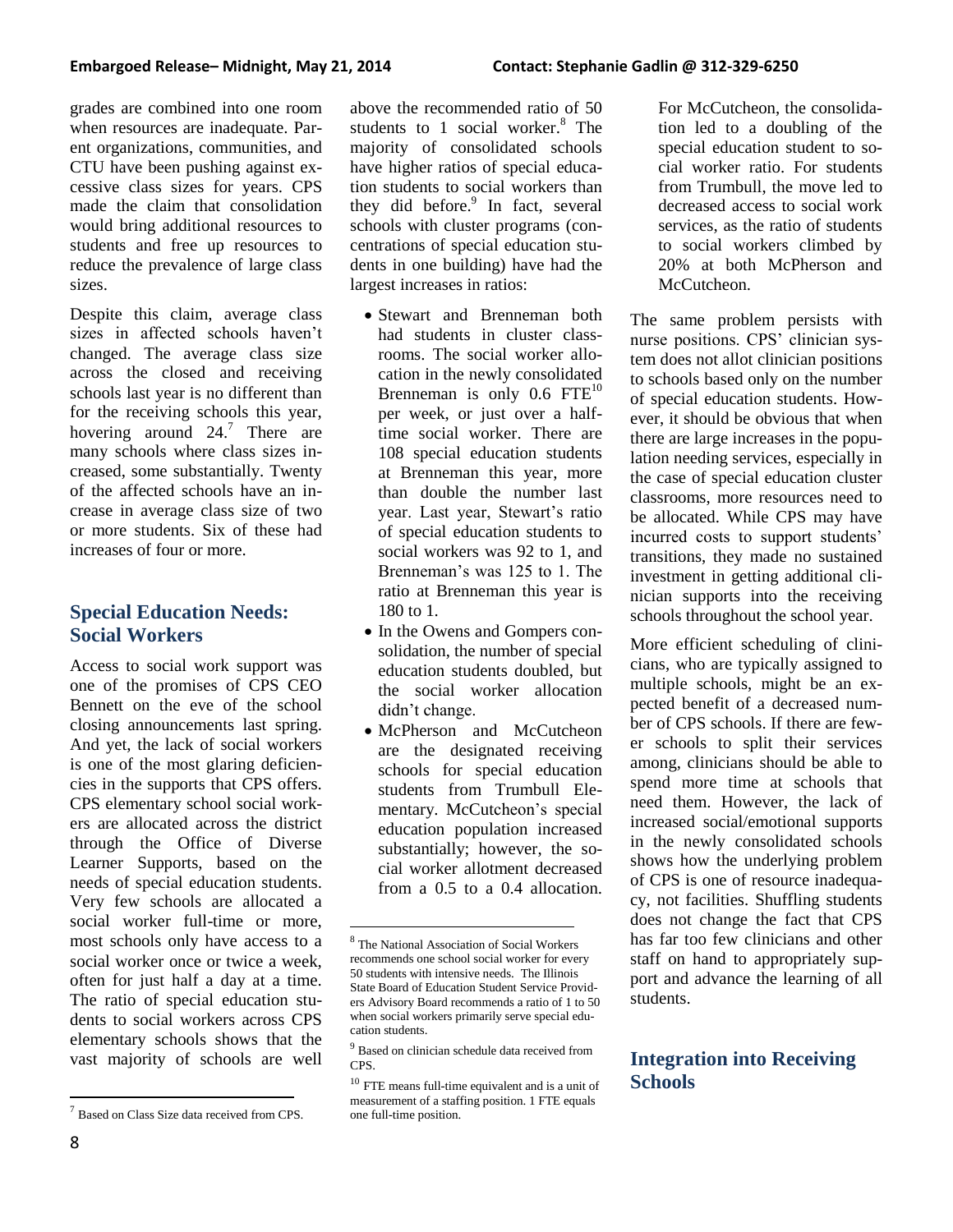CPS plans for a smooth transition from closed to receiving schools were at best, unevenly implemented. At many schools, unaddressed problems remain. For example, a teacher at Dett, the receiving school for Victor Herbert, said that "there were a good amount of Dett kids that transferred out due to altercations with Victor kids." A teacher at Chopin School said "many Chopin parents plan on pulling their kids out because of the changes." CPS has not done enough to provide the necessary supports to integrate students from closed schools into receiving schools. A teacher at Courtenay reported that "there have been verbal altercations" and that there "should have been more outreach to the parents of the Stockton students."

Fermi students, who were absorbed by South Shore Fine Arts, "don't understand why they lost their school and there's been a lot of teasing of the Fermi students because of that", according to a South Shore teacher. "Many of the students are resentful" says a Nicholson teacher of Bontemps students, and "it has been a pretty tough transition."

One south-side teacher reported that "some of the kids have been angry and hostile" towards the entire process and many of the seventh and eighth graders have rebelled by wearing their old school shirts and refusing to wear their new school uniforms. Other teachers have reported that tensions have been high because "the students have been pitted against each other," and there is constant comparing of the two staffs and sets of students. A teacher at Dett explained that she hasn't had any time to notice the effects of the integration because there are so many kids in her classroom that she is not able to carry on the same relationships she once had with her students.

# **Special Supports**

Interviewed teachers reported little to no special support for English Learners, students with Individual Education Plans, or homeless students. "Here at Courtenay Language and Arts Center there is a big homeless student population and a lot of IEPs. Homeless students and parents in the past have stayed at the Cornerstone shelter which is nearby, but the new principal hasn't been over there once," said one Courtenay teacher. As of December, 2013, Courtenay had 44 identified homeless students, compared to six the previous December. Closed school Stockton, whose students were assigned to Courtenay, had a history supporting homeless students, having roughly 30 homeless students in each of the last several years.<sup>11</sup>

# **CPS Schools Consolidation Report**

In a report touting the success of the 2013 closings, CPS seemed to be grasping at straws.<sup>8</sup> They publicized minute improvements in attendance, on-track to graduate rates, and grade-point averages among students from closed schools. These "improvements" could easily have been part of the normal ups and downs seen in statistical analyses. Furthermore, students from closed schools have made less progress on the measures listed in the report than other students throughout the city. Even if the minor "improvements" seen in CPS statistics are real, there is no reason to think they were due

 $\overline{a}$ 

to school consolidations, since students from other schools improved in these criteria even more. For example, the on-track rate for students who did not experience school actions last year was up 2% from last year. Students from closed schools, however, saw an increase of only 0.3%.

# **Cost Savings**

Students at closed schools are not better off, but did the closings at least save money? This was a major objective of CPS, as indicated by this statement from Tom Tyrell, CPS Chief Operating Officer, at the February 2013 Chicago Educational Facilities Task Force hearing (from notes taken by CTU):

"As long as schools come off the books as a financial liability, we'll have been successful."

Were there cost savings from closings to pass on to other district schools, thereby benefiting all students? According to CPS, Chicago, or at least pockets of it, has lost population since 2000, which resulted in an "under-utilization crisis" that created massive inefficiencies. The district was broke, they claimed, and that explained why schools were in disrepair and lacked libraries, playgrounds, science labs and computer labs. Once the district consolidated its resources – because it was "stretched too thin" with halfempty schools – it would be able to fund much-needed programs, they claimed. Despite public and media pushback, CPS refused to acknowledge that charter proliferation and facility expansion was the main cause of under-utilization in

<sup>&</sup>lt;sup>11</sup> Based on STLS data received from the Chicago Coalition for the Homeless.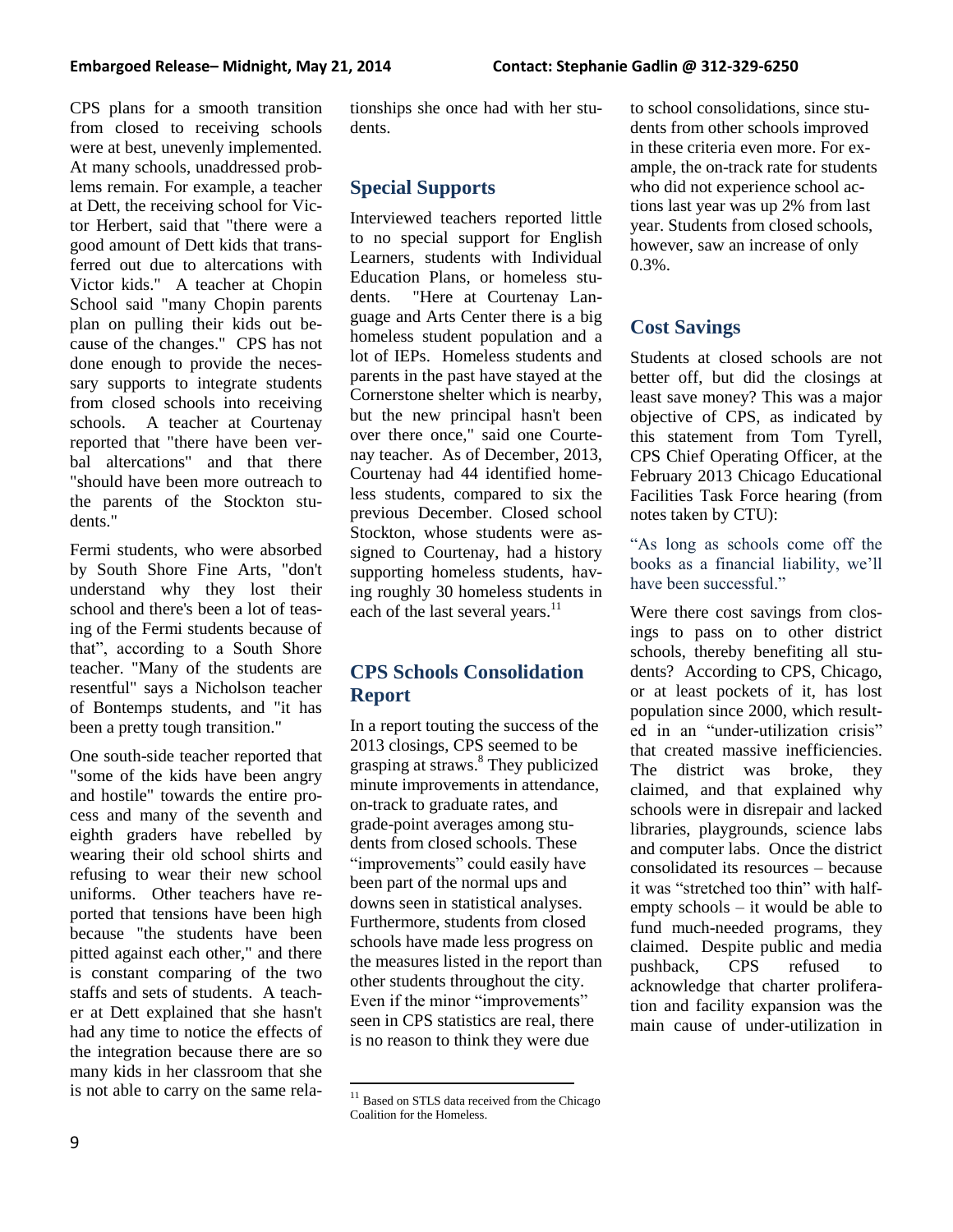neighborhood schools as well as a drain on the district budget. $^{12}$ 

CPS has not released updated information on how much it has spent or saved on the closings, although the Chicago Educational Facilities Task Force (CEFTF) and the CTU Budget Committee have repeatedly requested this information. As best as can be estimated from publicly accessible information, *CPS has spent a minimum of \$285 million on costs related to these school closings*. This amount does not include the portion of CPS Central Office staff time and resources devoted to this process, with the exception of the Office of Strategy Management whose entire budget is included in this total. According to the FY14 CPS Budget Book the main work of the office this past year has been to "manage and implement school actions and turnarounds, including execution of transitions".<sup>9</sup> More than a quarter billion dollars was spent by CPS to close and consolidate schools this year, so how much was saved?

CPS originally claimed they would save \$43,000,000 annually in operations costs (staff to teach and run the building, utilities and maintenance) at the closed buildings. They also claimed they would save \$413,911,089 over ten years in capital cost avoidance (down from \$586,511,000 when CPS first announced school closings). In the CPS "School Consolidation Report" from March 2014, however, there is no mention of any cost savings as a result of the massive school closings. Furthermore, now that CPS is trying to sell the closed schools, they have again reduced the "cost to maintain" (now called "Mainte-



Figure 7. A decade and a half of charter expansion and school closings

nance Cost") to \$107,243,410, over ten years, for all 47 properties for sale.<sup>10</sup>

The Chicago Tribune reported that CPS spent \$100 million on capital improvements to schools they subsequently  $closed.<sup>11</sup>$  For example, since 2001, CPS spent about \$4.6 million on Trumbull Elementary, but then closed it in 2013. This debt is just the tip of the iceberg. For years into the future, CPS will continue to be saddled with debt service

payments (principal plus interest). Annual debt payments were more than \$322 million in 2012. According to the Tribune article, "during the past three years [CPS] used \$366 million in borrowed funds to push debt payments into the future, a maneuver called 'scoop and toss' that will cost more in the long run."

Shortly after the 2013-2014 school year began, before CPS had assessed the effects of the school closings on the approximately 30,000

 $\overline{a}$ 

 $12$  See Chicago Teachers Union (2013) for a more detailed explanation of this point.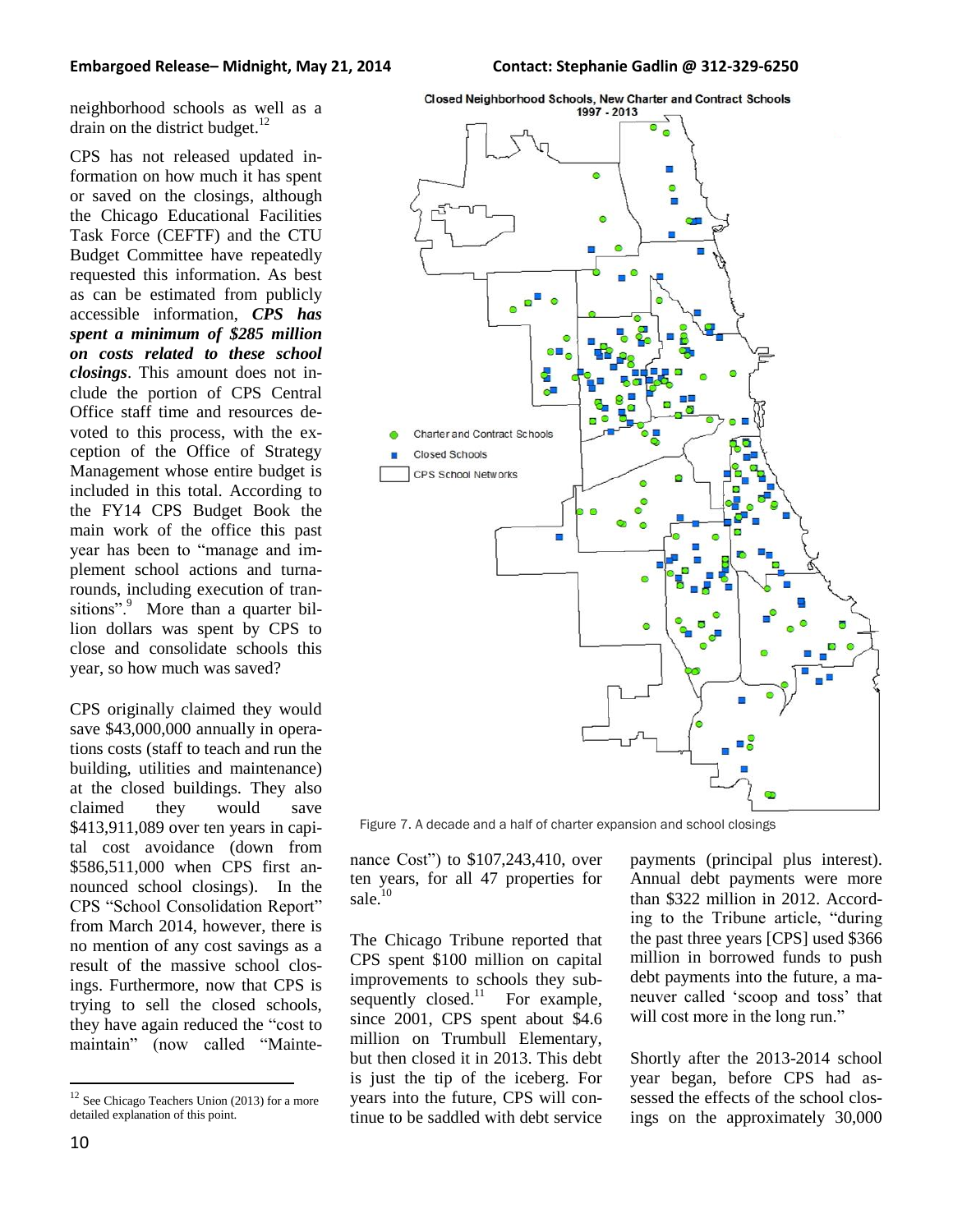#### **Embargoed Release– Midnight, May 21, 2014 Contact: Stephanie Gadlin @ 312-329-6250**

students impacted, they announced plans to build new schools and additions to existing schools to relieve overcrowding. CPS also continues to open about 10 charter schools annually, as it has since 2004, as shown in Figure 5.

The bottom line is that CPS went deeply into debt fixing up buildings that it later closed "to save money", while during the same period building new schools, opening charters and selective citywide schools, and putting the district even further into debt.

**CPS cannot come up with money to fund smaller classes, adequate wrap around services, or a full curriculum for all students, but is able to use public tax money to help enrich banks and construction companies.**

The CPS claim that fewer students require fewer buildings might be more believable had they opened new schools in crowded neighborhoods, instead of ones with shrinking populations.

## **Funds for Receiving Schools**

The total price tag for all operating expenditures related to school transitions <sup>12</sup> was \$15.2 million in 2013 and \$68.3 million in 2014 for a combined total of \$83.5 million. Figure 7 shows the total amounts allocated for school transitions at the school-level and from CPS Central Office.<sup>13</sup>

As shown in Figure 8, only 10% of the transition budget was actually given directly to schools to manage their transitions. Tom Tyrell, the former army sergeant hired to oversee the transition, stated at the February, 2013, CEFTF hearing that welcoming school principals could use the transition funds however they chose. They could, for example, hire an extra social worker, security person, librarian, teachers, or instructional coach. Receiving schools were also encouraged to use some of the funds to host events over the summer at which the families from the closed and welcoming schools could get to know each other and the school staff. Many communities reported that their schools did not host such events $^{13}$ .

### **Total Operation Investments** for School Closings (millions)





Figure 8. Transition Funding for school closings

Instead of going directly to receiving schools, a large portion of the transition budgets allocated through central office went to management costs, such as logistics, human resources, building monitoring, and safe passage programs implemented to address safety concerns.

Schools received less than what was budgeted for moving logistics alone. However the moving cost budget proved to be a serious underestimate. At the April, 2013, CPS board meeting, a logistics company from Ohio, Global Workplace Solutions, was hired<sup>14</sup> to move all the furniture, catalogue what was reusable, and start decommissioning the schools. The company was initially chosen through a bid process in which it came in with the lowest bid of \$14,200,000. By the time the Board of Education amended the contract for the third time, in December  $2013^{15}$ , the price of work had doubled to \$30,900,000.

CPS also spent money on programmatic changes at the "welcoming" schools. Eleven schools were converted into Science, Technology, Engineering, Mathematics (STEM) schools and seven to International Baccalaureate Schools (IB for All). There is no substantiated research on the academic benefits of IB for All or STEM in Chicago, and, according to *Catalyst-Chicago*, "it will take years before the promised new educational programs fully emerge and there's a chance they won't."<sup>16</sup> Parents did not ask for IB or STEM. Parents asked CPS to keep their schools open and enhance resources. These programs may or may not be successful, but many studies have shown the harmful effects of school closings on students, and that what schools really need are lower class sizes, wrap around services, and stability in their schools.

Safe Passage routes cost the district about \$16,000,000. The City also requires other departments to cover the Safe Passage routes, including police and firefighters<sup>17</sup>.

It is not known if any of these additional resources have had a positive impact on the students because CPS has not evaluated any of them.

 $\overline{a}$ <sup>13</sup> Obtained from the CPS interactive budget. "School-based" refers to the combined totals for FY13 and FY14 for closing and receiving schools – both official and unofficial (unofficial receiving schools are those that were not initially designated as receiving schools but ended up taking in at least 25 students from a closed school).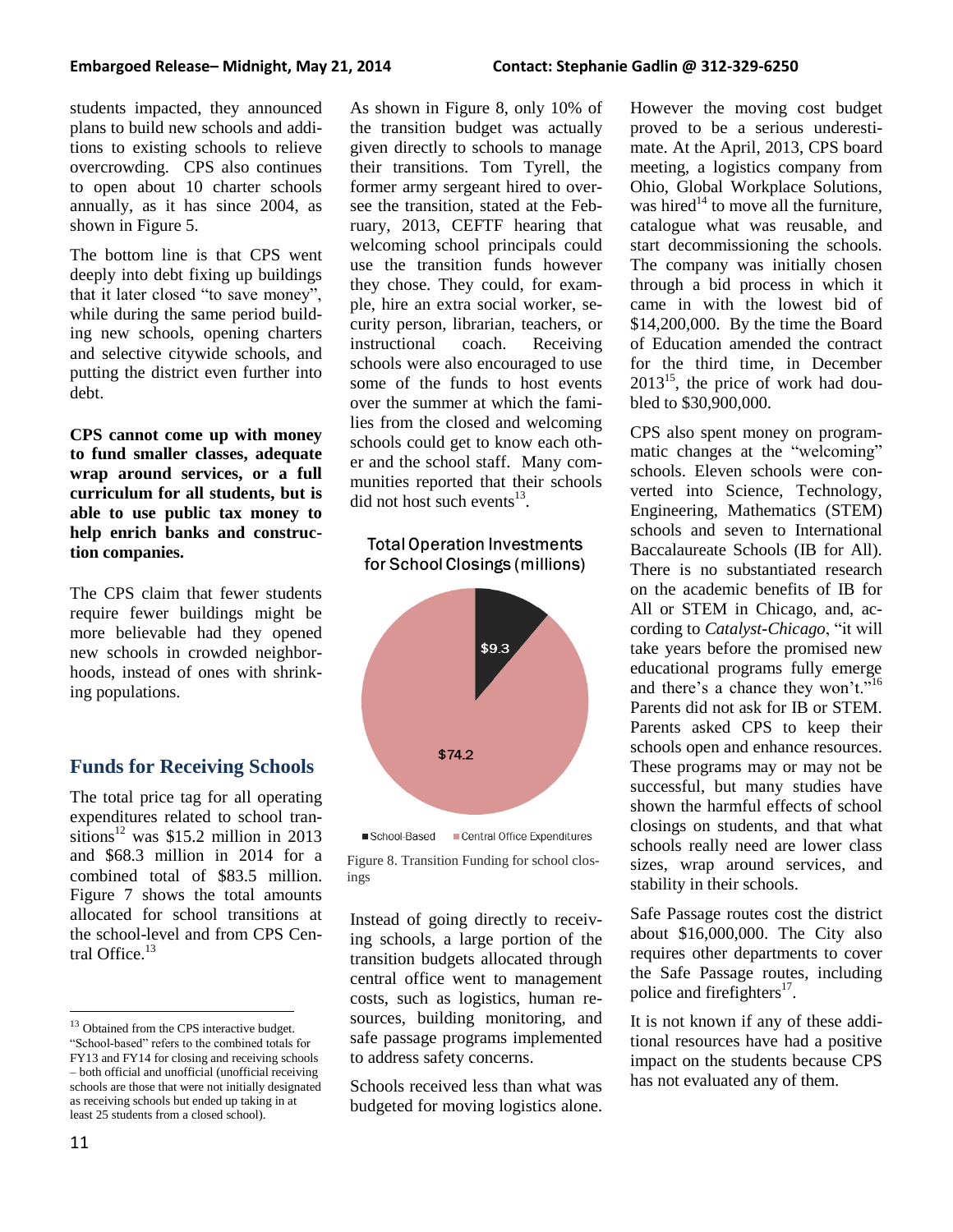The majority of transition operating costs - such as for moving, ensuring safety, covering contractual obligations - were investments made necessary due to the large-scale nature of the closures. Less than half the transition investments actually represent additional resources to schools, as shown in the table below.

| <b>Expenditure type</b>                                                                                                                         | Cost<br>(mil-<br>lions) |
|-------------------------------------------------------------------------------------------------------------------------------------------------|-------------------------|
| Welcoming School<br>Renovations                                                                                                                 | \$145                   |
| iPads                                                                                                                                           | \$10                    |
| School Transition<br>Funds (includes origi-<br>nal estimate of Logistics<br>cost, and outlay budget-<br>ed to Office of Strategy<br>Management) | \$83.5                  |
| Logistics Company<br>(cost above initial budg-<br>et)                                                                                           | \$16.7                  |
| Office of Strategy<br>Management (cost of<br>entire department above<br>cited transition costs)                                                 | \$11.7                  |
| <b>Estimated Demoli-</b><br>tion Costs                                                                                                          | \$18.7                  |
| <b>TOTAL:</b>                                                                                                                                   | \$285.6                 |

Figure 9. School action related expenditures for FY14, including funds expended at the end of FY13.

# **Conclusion**

One year after massive school closings in Chicago, what has changed for the students? Have they gotten the supports they need? Do they have smaller classes? Do they attend integrated schools in greater numbers? The tragic answer to these questions is "NO". School closings have done nothing to improve the education of CPS students, nor have they saved money, but the same policies that led to massive closures continue to be implemented. More charter schools are opening, despite evidence that their students perform no better than students at CPS-run schools. More money is being spent for selective enrollment schools, attended disproportionately by White students. Adequate supports for schools facing challenging circumstances are not forthcoming. CPS claims it does not have money for basic necessities but squander money on schemes like school closings and on loan re-payments and interest to banks.

CPS made many promises to quash the worries and protests of parents, students, teachers, and community. Board members and administrators said they would do everything in their power to create a smooth transition from closed to receiving schools, but the transition has been anything but smooth. The closings have disrupted students, families, and communities by creating unnecessary stress for people who already have to face incredible hardships. These students, in many cases, have been pulled out of what they called home and forced into unwelcoming environments with false promises of better resources and facilities. One of the interviewed teachers summed up the situation this way: "give a kid an iPad... and you can close as many schools as you want."